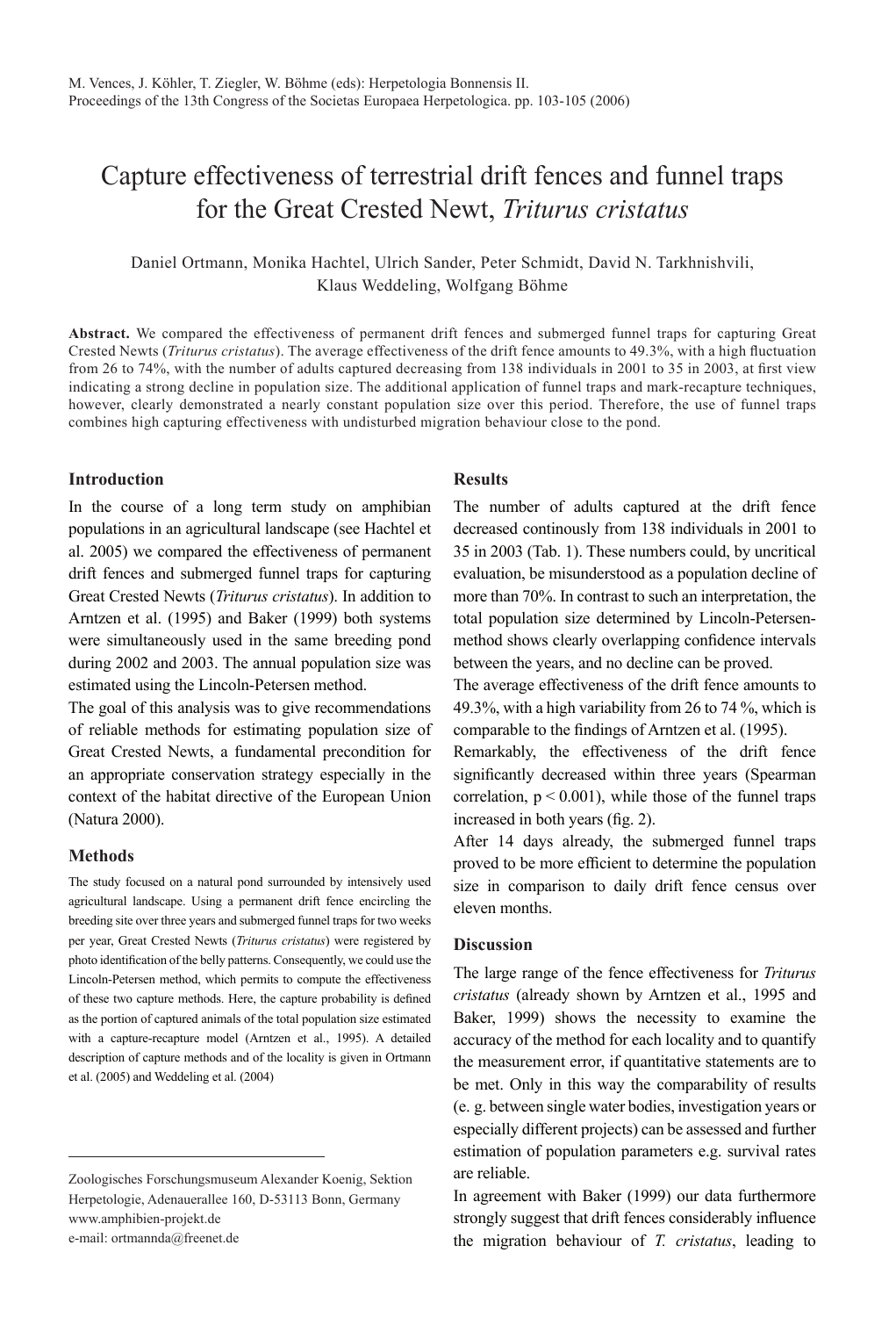| <b>Year / Sex</b>                          | 2001      |            | 2002        |           | 2003        |             |
|--------------------------------------------|-----------|------------|-------------|-----------|-------------|-------------|
|                                            | 88        | 오오         | 88          | ¥¥        | 88          | ¥¥          |
| <b>Individuals</b><br>in pitfall traps     | 54        | 84         | 36          | 48        | 18          | 17          |
| <b>Individuals</b><br>in funnel traps      |           |            | 32          | 26        | 43          | 31          |
| Lincoln-Petersen<br>estimation             | $71 + 20$ | $115 + 30$ | $75 \pm 25$ | $78 + 38$ | $52 \pm 19$ | $84 \pm 66$ |
| <b>Effectiveness of</b><br>pitfall traps % | 76.1      | 73.1       | 48          | 61.5      | 34.6        | 20.2        |
| <b>Effectiveness of</b><br>funnel traps %  |           |            | 42.7        | 33.3      | 82.7        | 36.9        |

**Table 1.** Effectiveness of drift fence with pitfall traps, and funnel traps in the study area from 2001-2003 for adult males and females of the Great Crested Newt (*Triturus cristatus*).

an accumulation of newts inside the enclosure. For the closely related *T. dobrogicus,* Jehle et al. (1997) stated as well that the proportion of the registered individuals at the drift fence was reduced considerably in the course of several years, while the numbers of new catches in underwater funnel traps had been "relatively large". For a number of North American amphibians and reptiles, Crosswhite et al. (1999) observed that the capture efficiency of drift fences over two years decreased. Trusting the drift fence data

alone, one would have assumed a strong decline in population size. The additional application of funnel traps and mark-recapture analysis, however, clearly demonstrated a nearly constant population size over this period. Therefore, the use of funnel traps combines high capturing effectiveness with undisturbed migration behaviour close to the pond. Thereby the question arises whether the fluctuations of the population size found in comparable studies are due to fluctuations in the capture effectiveness rather than in the real population size.



**Figure 1.** Effectiveness of drift fence and funnel traps (in %) for the Great Crested Newt (*Triturus cristatus*) from 2001-2003, for males and females. 100 % = population estimated with Lincoln-Petersen-Method.